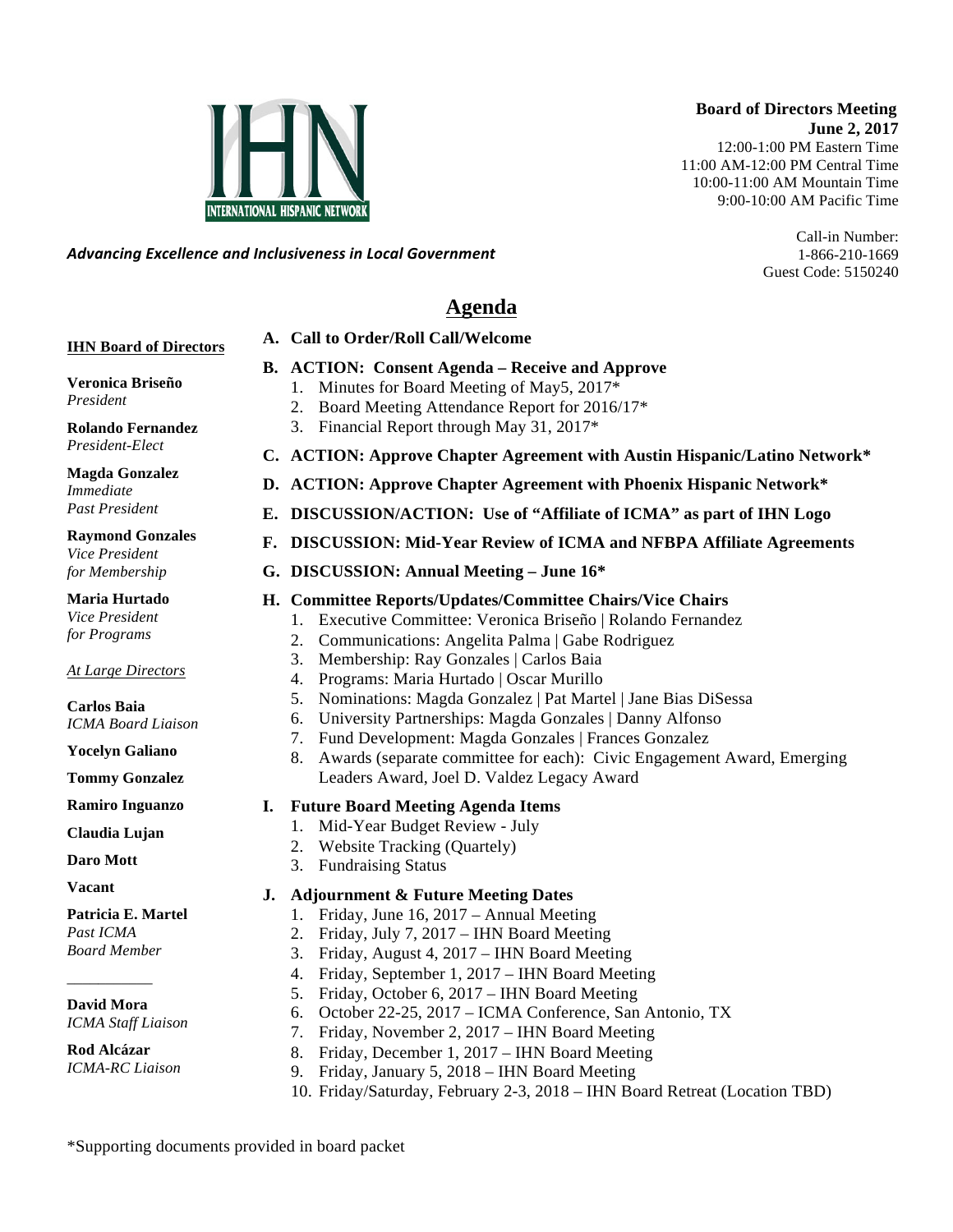

 **Board of Directors Meeting May 5, 2017**

 **MINUTES**

## *Advancing)Hispanic)leadership)in)local)government*

## **Board Members Present**

•

Veronica Briseño, President Rolando Fernandez, President-Elect Magda Gonzalez, Immediate Past President Maria Hurtado, Vice President for Programs Raymond Gonzales, Vice President for Membership Carlos Baia, At Large Director Ramiro Inguanzo, At Large Director Claudia Lujan, At Large Director Daro Mott, At Large Director David Mora, ICMA Staff Liaison Rod Alcazar, ICMA-RC Liaison

## **Board Members Absent**

Yocelyn Galiano, At Large Director Tommy Gonzalez, At Large Director Patricia E. Martel, Past ICMA Board Member

## **Others Present**

Karen Davis, Executive Director Dave Mora, ICMA Staff Liaison

## **A. Call to Order/Roll Call/Welcome**

*Roll call was conducted and nine voting members were present, a quorum was established.*

## **B. ACTION: Consent Agenda – Receive and Approve**

- 1. Minutes for Board Meeting of April 7, 2017
- 2. Board Meeting Attendance Report for 2016/17
- 3. Financial Report through April 30, 2017

*Ray Gonzales moved approval of the consent agenda; Ramiro Inguanzo seconded the motion; the motion was approved unanimously.*

## **C. ACTION: Approve Nomination Committee Recommendations for 2017-2019 IHN Board of Directors**

*Magda Gonzalez reported that the committee (Magda Gonzalez, Pat Martel and Jane Bias-DiSessa) met to review the list of candidates interested in serving on the IHN board. For the At-Large Director positions, there are two vacancies and three At-Large Directors eligible for re-election. The committee recommends:*

- *Tommy Gonzalez, El Paso, TX (re-elect)*
- *Ramiro Inguanzo, Bal Harbor, FL (re-elect)*
- *Daro Mott, Louisville, KY (re-elect)*
- *Bob Harrison, Issaquah, WA (new)*
- *Samantha Tavaras, Phoenix, AZ (new)*

*Claudia Lujan moved approval of candidates for the IHN board; Carlos Baia seconded the motion; the motion was approved unanimously. Ballots will be sent out May 8 and the elections will continue until June 5.*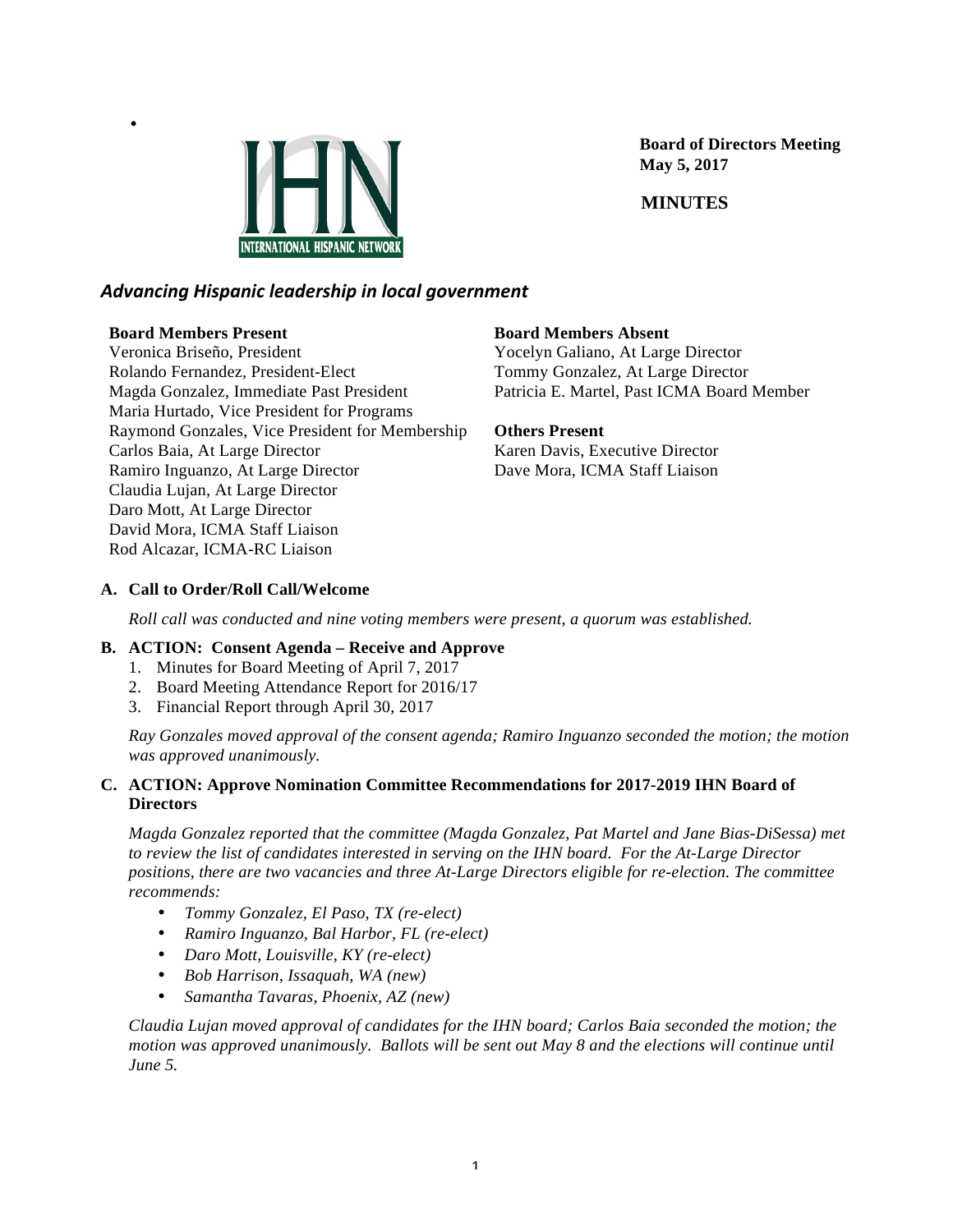### **D. DISCUSSION/ACTION: Use of LGHN Logo by Chapters**

*Rolando Fernandez reported that the Austin Hispanic/Latino Network was creating a new logo and was interested in using the new IHN logo with the AHLN name. They are also working with a designer to come up with other options and wanted to know if using the IHN logo is an option. Ray Gonzales expressed concern of allowing chapters to use the logo given the IHN board does not have authority over their programs and activities and they could go in a direction that is different than the IHN activities. Carlos Baia stated that it would be more effective for IHN if IHN has its own distinct logo and the chapters have something similar or their own identity. Claudia Lujan expressed that IHN needs to have its name out there in a way that doesn't result I losing its identity. Maria Hurtado said that perhaps the chapters could do something similar to how ICMA's logo is used to show state affiliations partnership with ICMA.*

*Carlos Baia moved that chapters use the compromise of not using the IHN logo as their primary logo, but use it to show they are a chapter of IHN (LGHN). Rolando Fernandez offered a friendly amendment that local chapters should be recognized as "A Chapter of LGHN" as part of their logo. Carlos accepted the amendment. Ray Gonzales seconded the motion. The motion was approved unanimously.*

### **E. DISCUSSION/ACTION: IHN Chapter Agreement**

### **F. Committee Reports/Updates/Committee Chairs/Vice Chairs**

1. Appoint Co-Chairs or Vice-Chairs for Each Committee

*Due to time constraints, Karen Davis will reach out to committee chairs to select vice chairs or cochairs. Karen reported that only one submittal has been received for the civic engagement award and the board agreed to extend the deadline to June 1.*

### **G. Information Items**

1. Annual Meeting

*Not discussed due to time constraints.*

### **H. Future Board Meeting Agenda Items**

- 1. Approval of IHN Chapters *– approval of agreements with Austin and Phoenix are tentatively scheduled for the June board meeting pending approval by their respective boards.*
- 2. Website Tracking *– quarterly*
- 3. Fundraising Status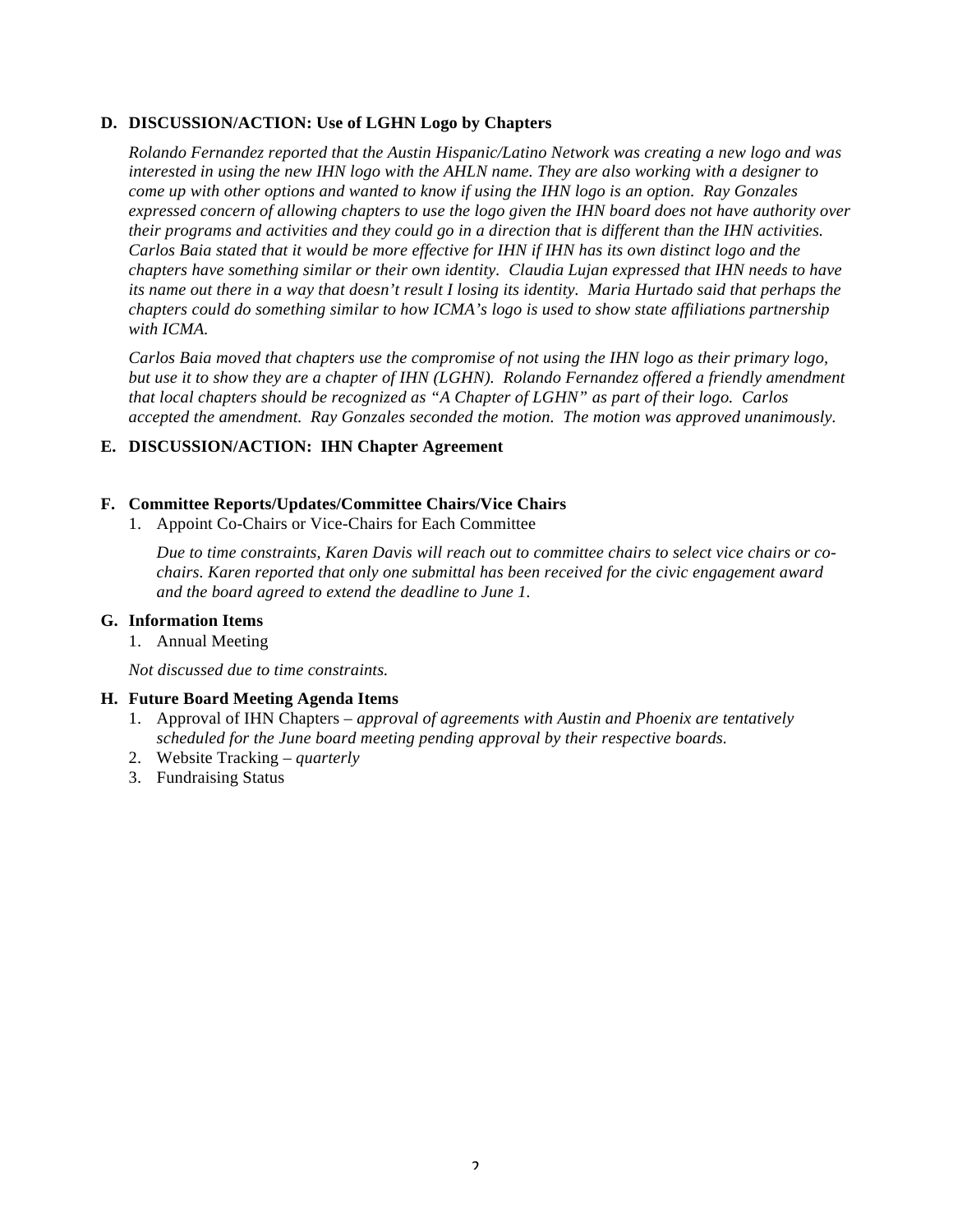# **2016-2017 IHN Board of Directors Board Meeting Attendance**

| <b>Name</b>             | Jan           | Feb     | Mar           | <b>April</b>  | <b>May</b> | June 1  | Annual        | July    | Aug           | <b>Sept</b> | Oct     | <b>Nov</b> | <b>Dec</b> |
|-------------------------|---------------|---------|---------------|---------------|------------|---------|---------------|---------|---------------|-------------|---------|------------|------------|
|                         | 2016          | 2016    | 2016          | 2016          | 2016       | 2016    | Mtg. 2016     | 2016    | 2016          | 2016        | 2016    | 2016       | 2016       |
| Veronica Briseño        | Present       |         | Present       | Present       | Present    | Present | Present       | Present | Present       | Present     | Present |            | Present    |
| Manuel Esquibel         | Present       |         | Present       | Present       | Absent     | Absent  | Present       | Present | Present       | Absent      | Present |            | Present    |
| Magda Gonzalez          | Present       |         | Present       | Absent        | Present    | Present | Present       | Present | Absent        | Present     | Present |            | Present    |
| Maria Hurtado           | Absent        |         | Present       | Absent        | Absent     | Present | Present       | Present | Present       | Present     | Absent  |            | Present    |
| Rolando Fernandez       | Present       |         | Present       | Present       | Present    | Present | Absent        | Present | Present       | Present     | Present |            | Present    |
| Carlos Baia             | Present       |         | Absent        | Present       | Present    | Absent  | Present       | Absent  | Present       | Absent      | Absent  |            | Absent     |
| Yocelyn Galiano         | Present       |         | Absent        | Present       | Absent     | Present | Absent        | Present | Present       | Present     | Present |            | Absent     |
| <b>Raymond Gonzales</b> | Present       |         | Absent        | Absent        | Present    | Present | Absent        | Present | Present       | Present     | Present |            | Present    |
| Tommy Gonzalez          | Absent        |         | Absent        | Absent        | Absent     | Absent  | Absent        | Present | Present       | Present     | Present |            | Present    |
| Ramiro Inguanzo         | Present       |         | Present       | Present       | Absent     | Present | Absent        | Absent  | Absent        | Present     | Absent  |            | Absent     |
| Claudia Lujan           | Absent        |         | Present       | <b>Absent</b> | Absent     | Absent  | Present       | Absent  | Present       | Present     | Present |            | Absent     |
| Pat Martel              | <b>Absent</b> |         | <b>Absent</b> | Absent        | Absent     | Absent  | Present       | Absent  | <b>Absent</b> | Present     | Absent  |            | Absent     |
| Daro Mott               | Present       |         | Present       | Present       | Present    | Present | Present       | Present | Present       | Absent      | Present |            | Absent     |
|                         |               |         |               |               |            |         |               |         |               |             |         |            |            |
| <b>Name</b>             | Jan           | Feb     | Mar           | <b>April</b>  | <b>May</b> | June    | <b>Annual</b> | July    | Aug           | <b>Sept</b> | Oct     | <b>Nov</b> | <b>Dec</b> |
|                         | 2017          | 2017*   | 2017          | 2017          | 2017       | 2017    | Mtg. 2017     | 2017    | 2017          | 2017        | 2017    | 2017       | 2017       |
| Veronica Briseño        | Absent        | Present | Present       | Present       | Present    |         |               |         |               |             |         |            |            |
| Manuel Esquibel         | Present       | Absent  |               |               |            |         |               |         |               |             |         |            |            |
| Magda Gonzalez          | Present       | Present | Absent        | Present       | Present    |         |               |         |               |             |         |            |            |
| Maria Hurtado           | <b>Absent</b> | Present | Present       | Present       | Present    |         |               |         |               |             |         |            |            |
| Rolando Fernandez       | Present       | Present | Present       | Absent        | Present    |         |               |         |               |             |         |            |            |
| Carlos Baia             | Present       | Present | Absent        | Absent        | Present    |         |               |         |               |             |         |            |            |
| Yocelyn Galiano         | <b>Absent</b> | Absent  | Absent        | Absent        | Absent     |         |               |         |               |             |         |            |            |
| <b>Raymond Gonzales</b> | Absent        | Present | Present       | Present       | Present    |         |               |         |               |             |         |            |            |
| <b>Tommy Gonzalez</b>   | Present       | Absent  | Absent        | Present       | Absent     |         |               |         |               |             |         |            |            |
| Ramiro Inguanzo         | Absent        | Absent  | Present       | Absent        | Present    |         |               |         |               |             |         |            |            |
| Claudia Lujan           | Present       | Present | Present       | Present       | Present    |         |               |         |               |             |         |            |            |
| Pat Martel              | Present       | Absent  | Absent        | Present       | Absent     |         |               |         |               |             |         |            |            |
| Daro Mott               | Absent        | Absent  | Absent        | Present       | Present    |         |               |         |               |             |         |            |            |

Note: Excused v. unexcused absences are not differentiated on the chart.

\*Attendance for Saturday, February 4 when board actions were taken. A quorum was present.

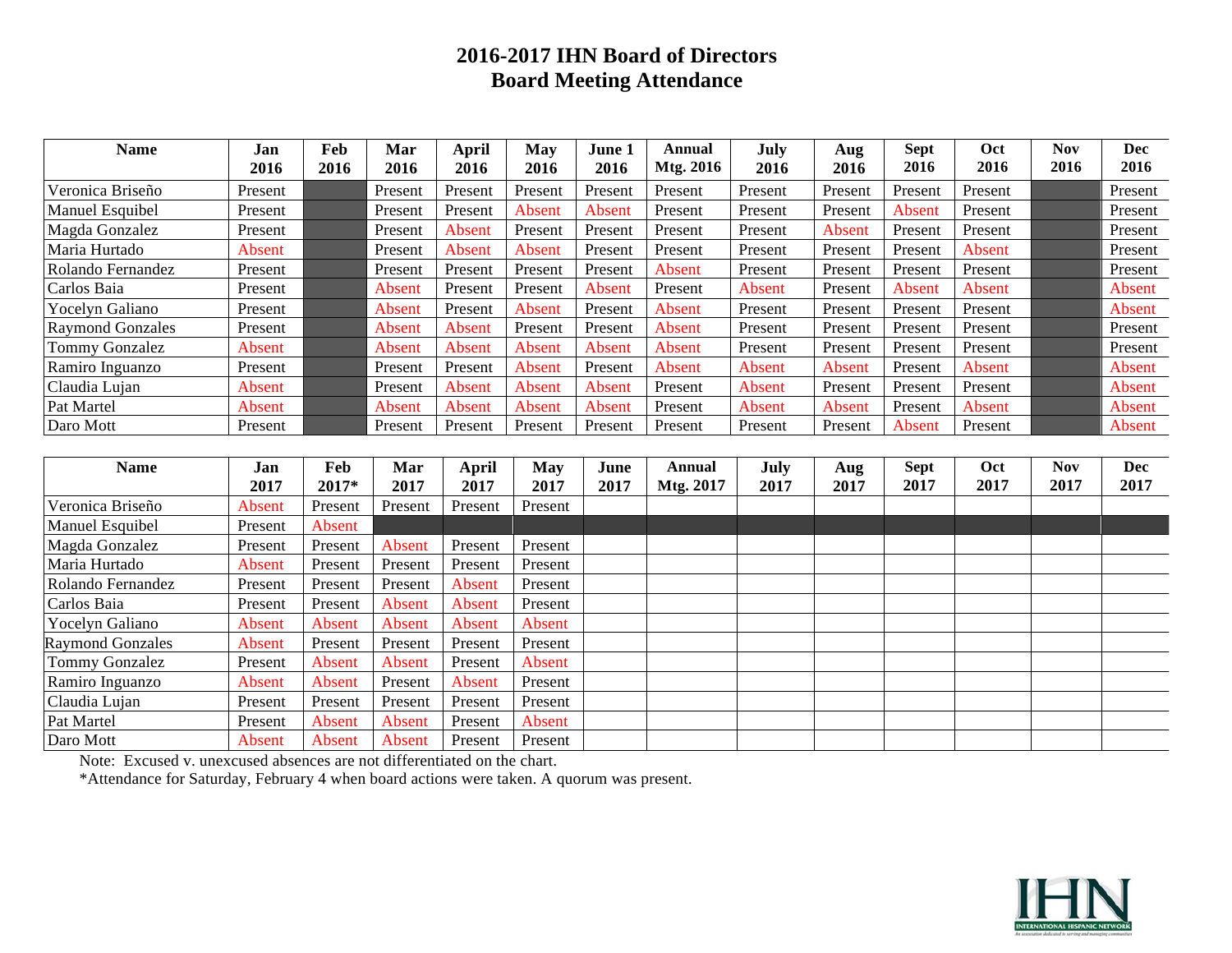**05/31/17 Cash Basis**

## **International Hispanic Network Profit & Loss**

 **January through May 2017 Jan - May 17**

| Income                                 |             |
|----------------------------------------|-------------|
| 46400 Other Types of Income            |             |
| 46410 · Advertising Sales              | 4,405.50    |
| Total 46400 · Other Types of Income    | 4,405.50    |
| 47200 · Program Income                 |             |
| 47230 Membership Dues                  | 22,620.30   |
| 47250 Conference Registration          | 1,025.00    |
| 47260 Conference Sponsorship           | 4,955.40    |
| Total 47200 · Program Income           | 28,600.70   |
| <b>Total Income</b>                    | 33,006.20   |
| <b>Expense</b>                         |             |
| 60900 · Business Expenses              |             |
| 60920 · Business Registration Fees     | 1.03        |
| 60960 · PayPal Fees                    | 371.85      |
| Total 60900 · Business Expenses        | 372.88      |
| 62100 · Contract Services              |             |
| 62110 Accounting Fees                  | 825.00      |
| 62150 Outside Contract Services        | 28,442.32   |
| Total 62100 · Contract Services        | 29,267.32   |
| 65000 · Operations                     |             |
| 65020 · Postage, Mailing Service       | 19.60       |
| 65030 · Printing and Copying           | 487.50      |
| 65040 Supplies                         | 49.98       |
| 65050 · Telephone, Telecommunications  | 705.05      |
| 65060 · Website                        | 646.99      |
| Total 65000 Operations                 | 1,909.12    |
| 65100 Other Types of Expenses          |             |
| 65190 · Special Projects               | 2,813.62    |
| 65120 · Insurance - Liability, D and O | 816.00      |
| 65140 · Contributions                  | 500.00      |
| Total 65100 · Other Types of Expenses  | 4,129.62    |
| 68300 · Travel and Meetings            |             |
| 68310 Conference, Convention, Meeting  | 1,147.07    |
| 68320 Travel                           | 645.70      |
| Total 68300 · Travel and Meetings      | 1,792.77    |
| <b>Total Expense</b>                   | 37,471.71   |
| Net Income                             | -4,465.51   |
| bank balance as of 5/31/17             | \$63,841.71 |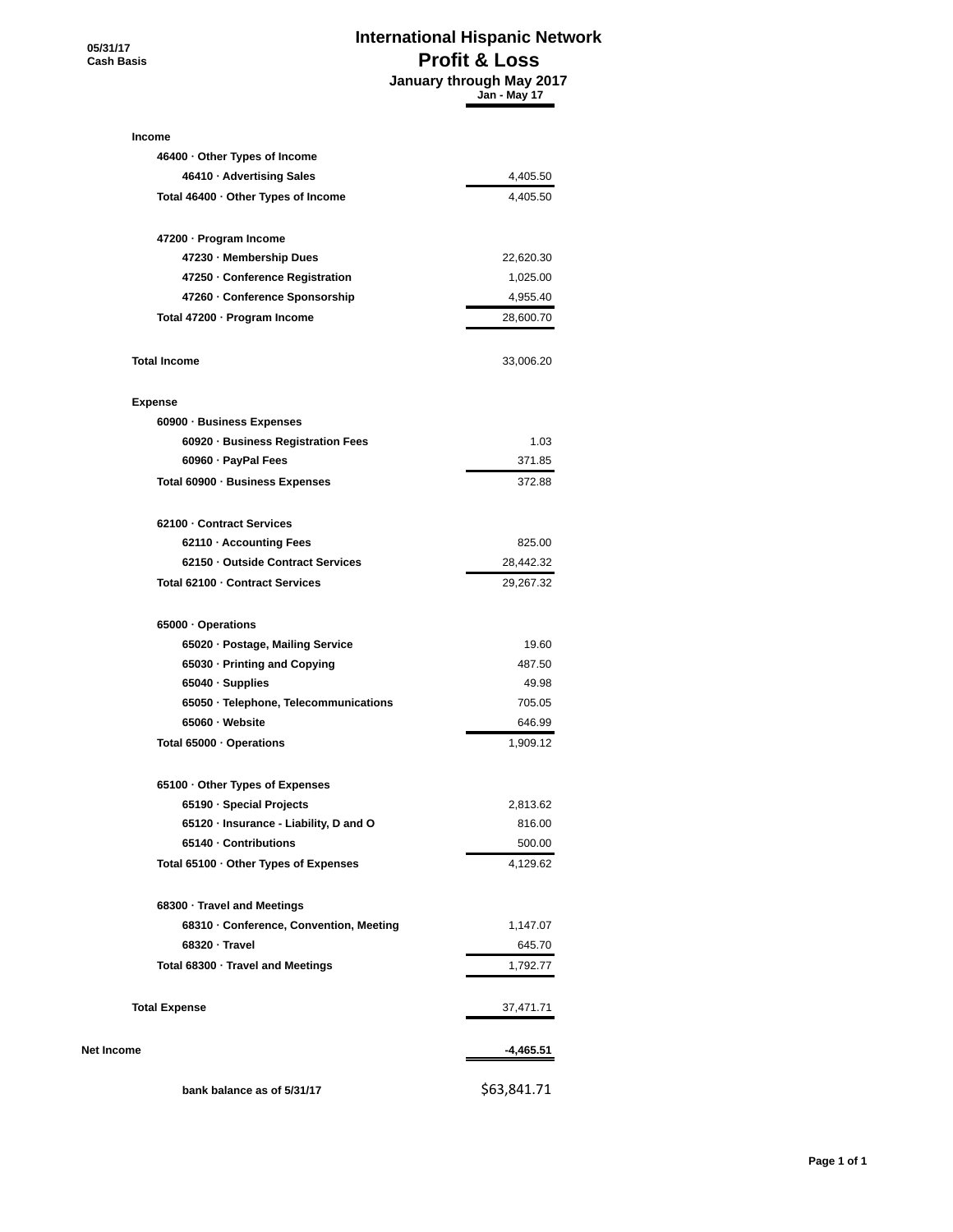## CHAPTER AGREEMENT

International Hispanic Network and [Chapter]

This Chapter Agreement is made by and between the International Hispanic Network (IHN), a national nonprofit incorporation and **Austin Hispanic Latino Network (AHLN)** and is made this \_\_ day of June 2017.

The purpose of this Agreement is to acknowledge by both the above parties the agreement to the following terms:

## **I. Recognition of Chapter**

- A. **Chapter**. IHN hereby recognizes **Austin Hispanic Latino Network** as a Chapter organization and in accordance therewith, authorizes it to use the name "International Hispanic Network," acronym "IHN" and logo of IHN in or in connection with **Chapter**'s name, acronym and logo, with the authority to use such marks in connection with Chapter's activities authorized under this Agreement, subject to the terms and conditions of this Agreement and any written guidelines attached herein, or subsequently provided to the Chapter by IHN.Chapters shall use language stating they are "A Chapter of IHN" as part of their logo. IHN shall provide the artwork to the chapter.
- A. Term and Termination. The Term of this Agreement shall commence on the effective date set forth above and shall continue until revoked by either party, pursuant to the terms of this Agreement. Either party may request revisions to this agreement to enhance mutual partnership benefits.
- B. Territory. Chapter shall represent IHN as IHN's Chapter in Austin, Texas (the "Territory") pursuant to and in accordance with IHN's mission and purposes as set forth in IHN's Articles of Incorporation and Bylaws or as otherwise established by IHN's Board of Directors. The Chapter acknowledges that this designation is non-exclusive in the Territory and that IHN may, in its sole discretion, designate other Chapters in the Territory or may sponsor or conduct programs, accept members, and perform other activities within the Territory.
- C. Authorized Activities. IHN encourages the Chapter to conduct the following activities within the Territory: membership recruitment, professional development, education and training activities, networking activities, career enhancement and awareness activities and such other activities as may be consistent with the mission and purposes of IHN and in which IHN may from time to time authorize the Chapter to engage.

## **II. Membership**

Members of the Chapter organization shall be considered to be members of IHN. The terms and conditions of membership in IHN shall be determined by IHN. The terms and conditions of membership in the Chapter shall be determined by the Chapter. The Chapter shall provide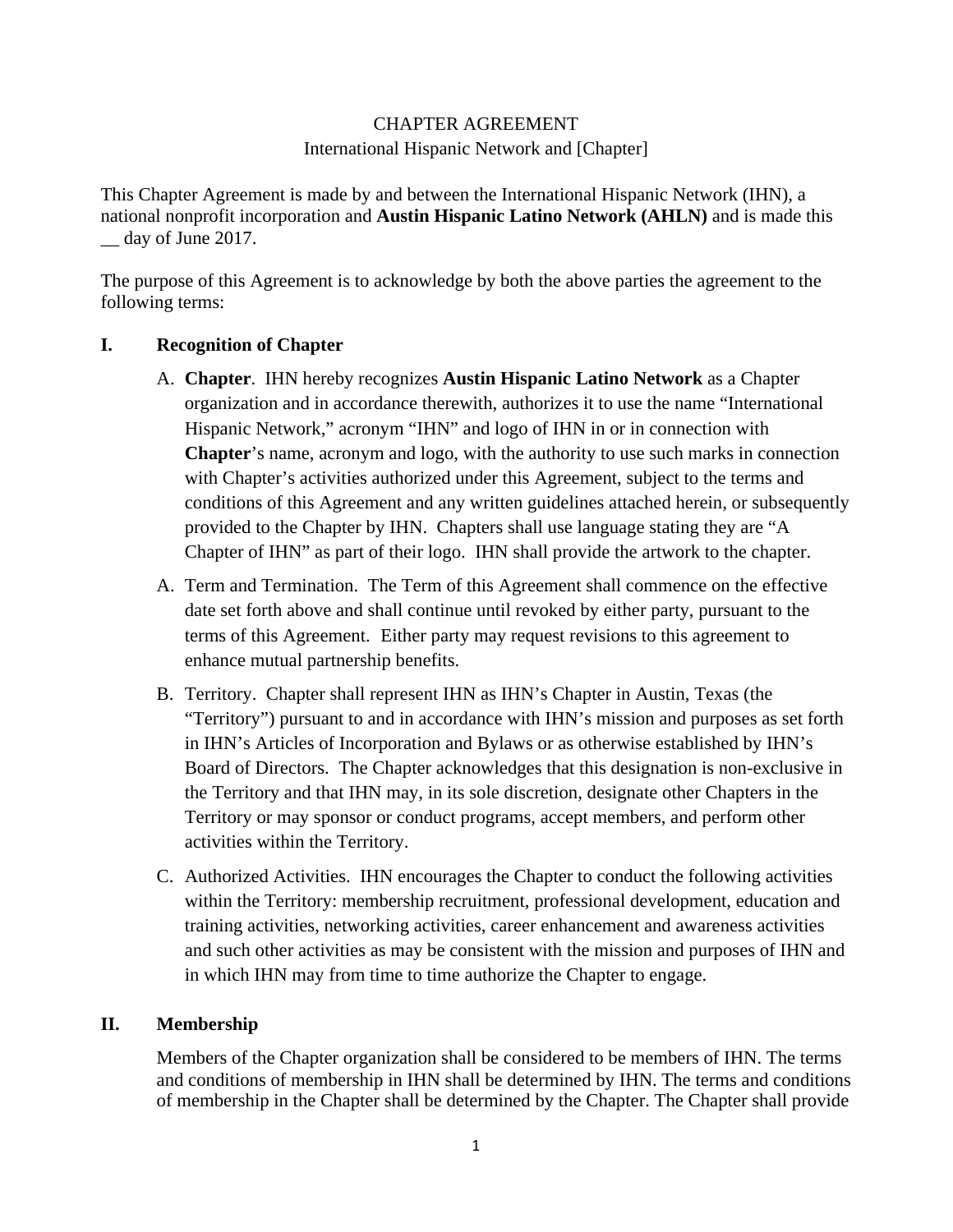Chapter members' names, positions, and contact information to IHN. The dues for IHN membership for all chapter members shall be included in Chapter dues to IHN.

#### III. **Obligations of IHN**

- A. IHN's obligations under this Agreement shall include:
	- a. Maintain a national office of IHN and promote the organizations' mission, goals and objectives to enhance the reputation and goodwill of IHN.
	- b. Maintain tax-exempt status.
	- c. Maintain IHN Bylaws.
	- d. Maintain a comprehensive membership database, provide for maintenance and advancement of a membership program for individuals, students, institutions and private sector organizations in accordance with a dues structure approved by the Board of Directors.
	- e. Invoice and collect dues from IHN members, local governments and chapters for dues renewal. Conduct professional development programs that will benefit members.
	- f. Maintain a national committee structure.
	- g. Conduct national education and training conferences, regional seminars and networking activities in locations throughout the United States for the benefit of IHN members. Conduct national biannual conferences (contingent upon local representatives' ability to organize conference activities) with logistical and technical assistance to conference planners/organizers, including fundraising support.
	- h. Conduct on-line training opportunities throughout the year.
	- i. Provide marketing and educational publications, brochures and other promotional materials that may be made available to Chapters for their use.
	- j. Maintain an IHN website to serve members and enhance promotion of IHN and the recruitment of members. All Chapters shall be listed on the website with a link to local/regional website, if available. IHN shall coordinate access to local/regional activities on the IHN website.
	- k. Assign an IHN board member to be a liaison with each Chapter.
	- 1. Work with Chapters to identify and provide information on national issues impacting local governments.
	- m. Serve as primary link with ICMA through the ICMA/IHN Chapter agreement.
	- n. Optional obligations (\*requires semi-annual financial reporting to IHN and may require additional fees commensurate with services provided):
		- i. \*Allow Chapters use of the IHN tax-exempt status to fundraise.
		- ii. \*Provide banking and fiscal accounting services for Chapters.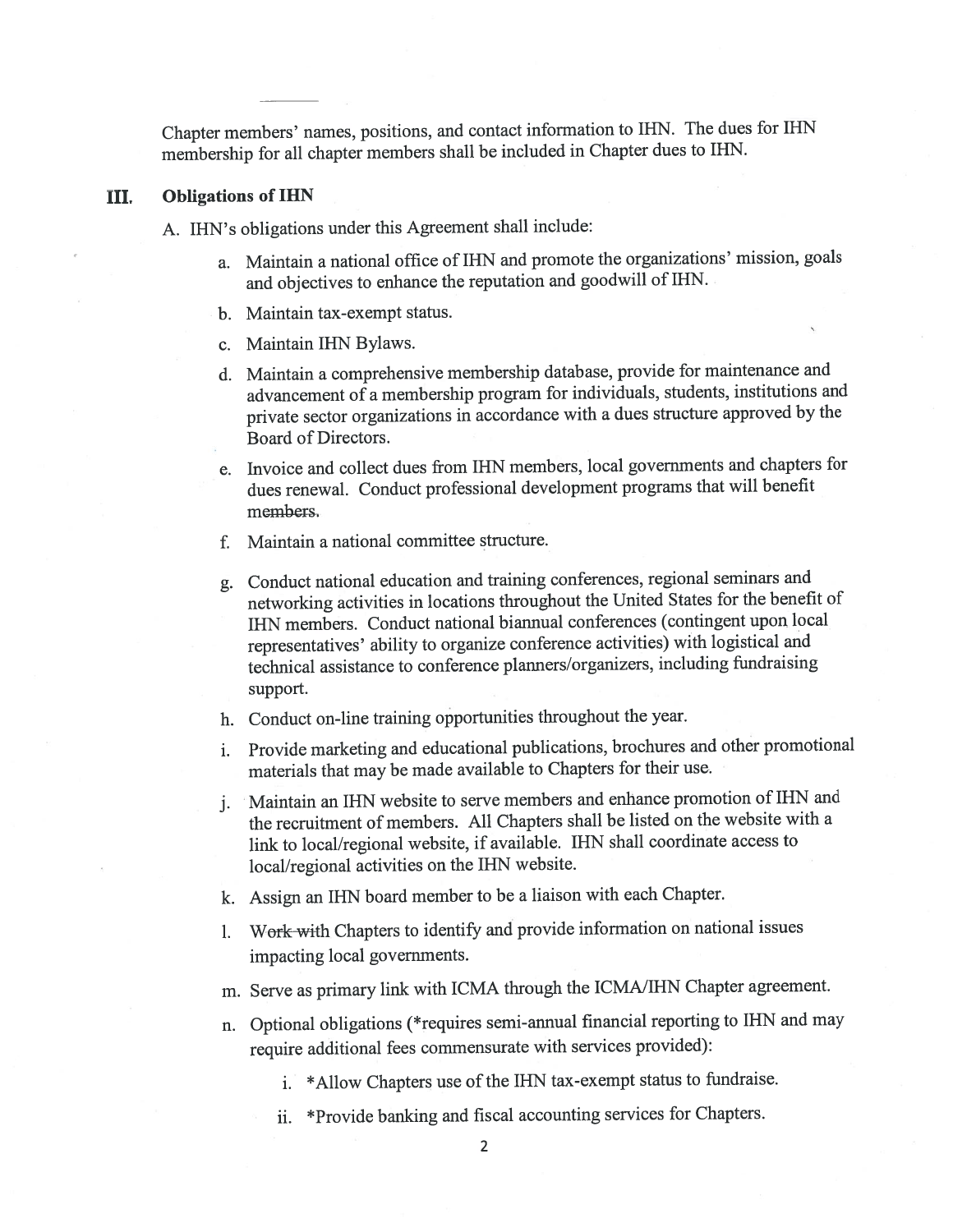- iii. Recruit members for Chapters.
- iv. Provide technical assistance and resources to Chapters for activities such as facilitation and strategic planning.

#### **Obligations of Chapter** IV.

- A. The Chapter certifies it was established as an IHN Chapter on [insert date] and has submitted bylaws approved by its governing body. The Chapter will provide bylaws updates to the IHN national organization. The Chapter shall have as its purposes those set forth in their bylaws, shall conduct its activities at all times in accordance with such bylaws and all other Chapter-related policies, procedures or other written guidance.
- B. The Chapter certifies that it is and shall remain in full compliance with all applicable laws, regulations and other legal standards that may affect its performance under this agreement. The Chapter shall make all required filings, such as annual corporate reports and tax filings that may affect its corporate or tax status. [Note: language for this section is flexible because all chapters may not be fully incorporated.]
- C. The Chapter shall maintain reasonable records related to all of its programs, activities and operations. The Chapter shall submit regular written reports, no less than once a year, to IHN summarizing its programs, activities and operations; and a list of officers and directors.
- D. Develop and promote Chapter mission, goals and objectives; promote IHN mission, goals and objectives.
- E. Develop and maintain Chapter board and committee structure.
- F. Board Participation. Develop members to increase their eligibility to serve on the IHN and ICMA boards of directors.
- G. Annual Reporting. Chapter is requested to submit an annual report outlining its officers and directors, program activities, and a statement of financial standing for the 12 month period ending December 31 not later than March 1 of the following year.
- H. Programs and Activities. Chapter shall endeavor to sponsor and conduct programs and activities that further the purposes and objectives of IHN and shall use its best efforts to ensure that such programs and activities are of the highest quality with respect to content, materials, and logistical preparation. Examples include chapter programs and networking activities.
- I. Chapter Affiliation Dues: The Chapter shall pay annual affiliation dues, established to provide for local support of the activities of the national office, particularly those that support chapter activities including administration and program activities. The annual dues assessment shall be established by the IHN board of directors and be effective January 1 of each year. The Chapter shall provide the list of all Chapter members and contact information for each when submitting dues payment. The normal payment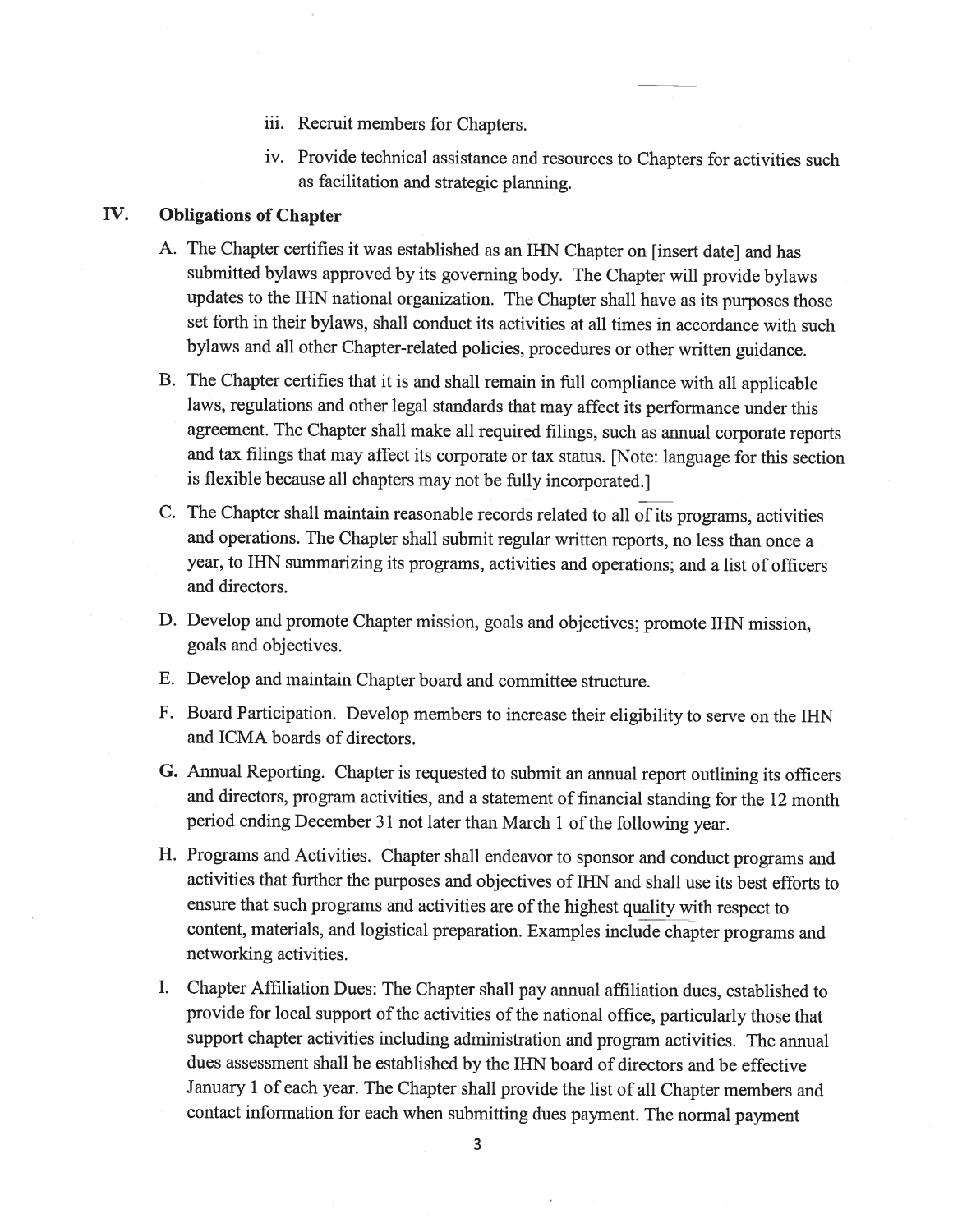schedule calls for Chapters to be invoiced in November of each year with payment due no later than March 31.

- J. Optional obligations:
	- a. Assist with logistics and planning for biannual conference.
	- b. Recruit members to become members of IHN national organization.
	- c. Provide speakers for ICMA and IHN conference sessions and regional meetings.

V.

## **Obligation of both IHN and Chapter**

- B. Promote Hispanic cultural heritage.
- C. Promote IHN national organizational and Chapter identity.
- D. Promote IHN awards, including Civic Engagement and Emerging Leader awards.
- E. Conduct semi-annual chapter meetings, one of which will be at the annual ICMA conference.
- F. Develop annual activities report to the IHN national organization. This information will be shared with other chapters to assist with program development in other regions.
- G. IHN encourages Chapter to submit articles about their activities for publication in IHN publications and on the IHN website. These articles may be submitted to ICMA for publication.
- H. Development of a mutual annual work plan that addresses:
	- a. Membership development
	- b. Professional development opportunities (including ICMA/IHN webinars)
	- c. Conferences and/or seminars
- I. Both IHN and Chapter shall receive the following benefits with respect to each other's conferences, if held:
	- a. 2 complimentary registrations
	- b. Free exhibit space
	- c. Conference program advertisement
	- d. Recognition of mutual Chapter organizations during opening and closing ceremonies
	- e. Recognition, links and promotion of mutual Chapter organizations on the IHN and Chapter Web sites, including placement of logos
	- f. If possible, the privilege of IHN presenting at least one educational session at Chapter's conference or events.

#### VI. Indemnification

Chapter shall indemnify, save and hold harmless IHN, its subsidiaries, Chapters, related entities, partners, agents, officers, directors, employees, members, attorneys, heirs, contractors, successors and assigns and each of them from and against any and all claims, actions, suits, demands, losses, damages judgments, settlements, costs and expenses (INCLUDING REASONABLE ATTORNEYS' FEES AND EXPENSES), and liabilities of every kind and character whatsoever (a "claim"), which may arise by reason of any act or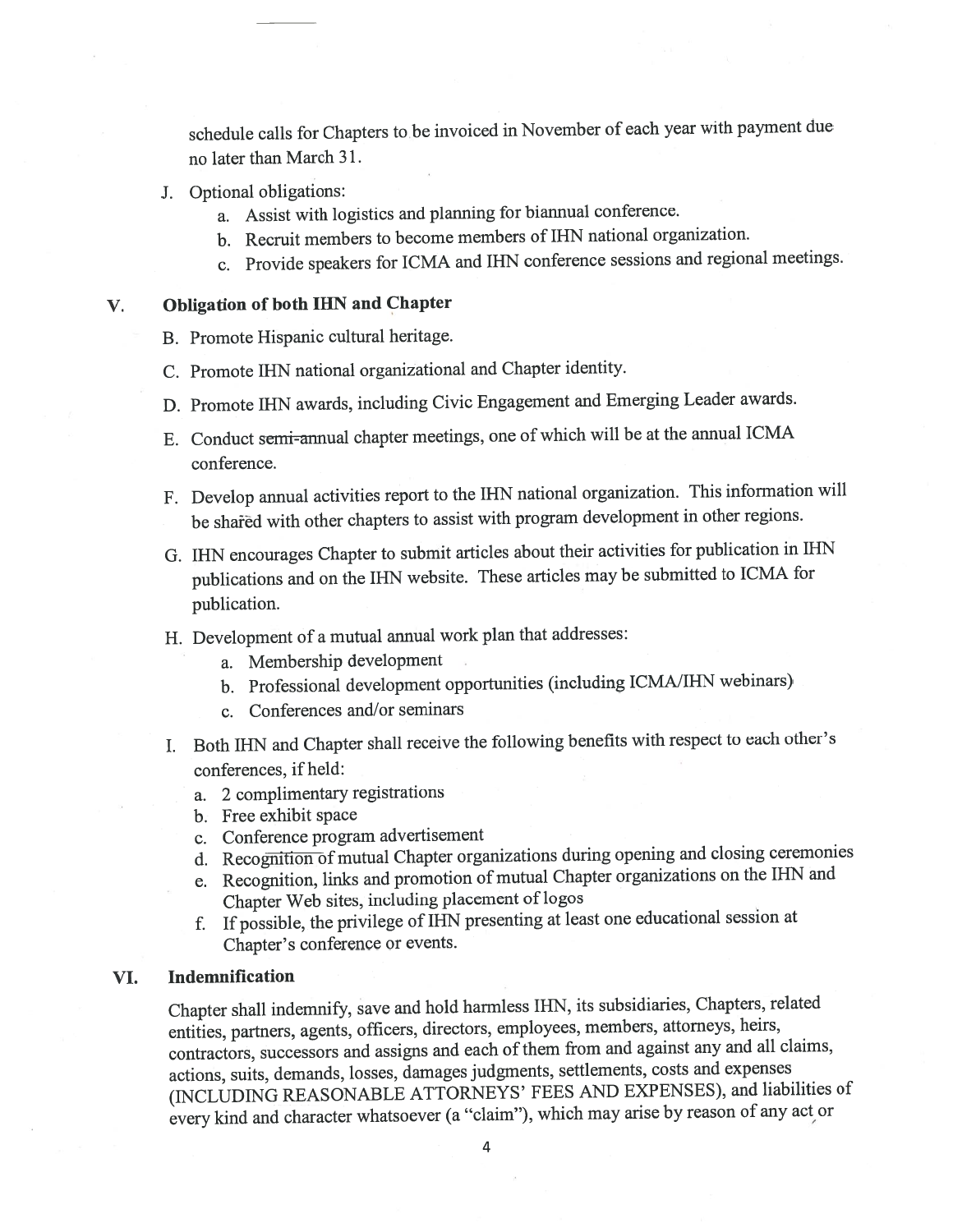omission by Chapter or any of its subsidiaries, related entities, partners, officers, directors, employees, members, shareholders or agents or the inaccuracy or breach of any of the covenants, representations and warranties made by Chapter organization in this Agreement.

#### VII. **Revocation or Surrender of Agreement**

- A. Revocation of Agreement. The affiliation granted by IHN to the organization hereunder shall remain in full force and effect unless and until revoked by IHN or surrendered by its Board of Directors by an affirmative vote of at least two-thirds of the Board. If the affiliation is surrendered, the Chapter may no longer use the tax identification number.
- B. Surrender of Agreement. Chapter may surrender its affiliation agreement by delivering to IHN written notice of its intention to do so no less than thirty (30) days prior to the effective day of such surrender. If the affiliation is surrendered, the Chapter may no longer use the tax identification number.

**INTERNATIONAL HISPANIC NETWORK** 

| By:    |    |  |  |
|--------|----|--|--|
| Name:  | 92 |  |  |
| Title: |    |  |  |
| Date:  |    |  |  |
|        |    |  |  |

AUSTIN HISPANIC LATINO NETWORK By:  $\angle$ Name: Rolando Fernandez Jr.

Title: AHLN, Board of Directors, Chair Date: May 31, 2017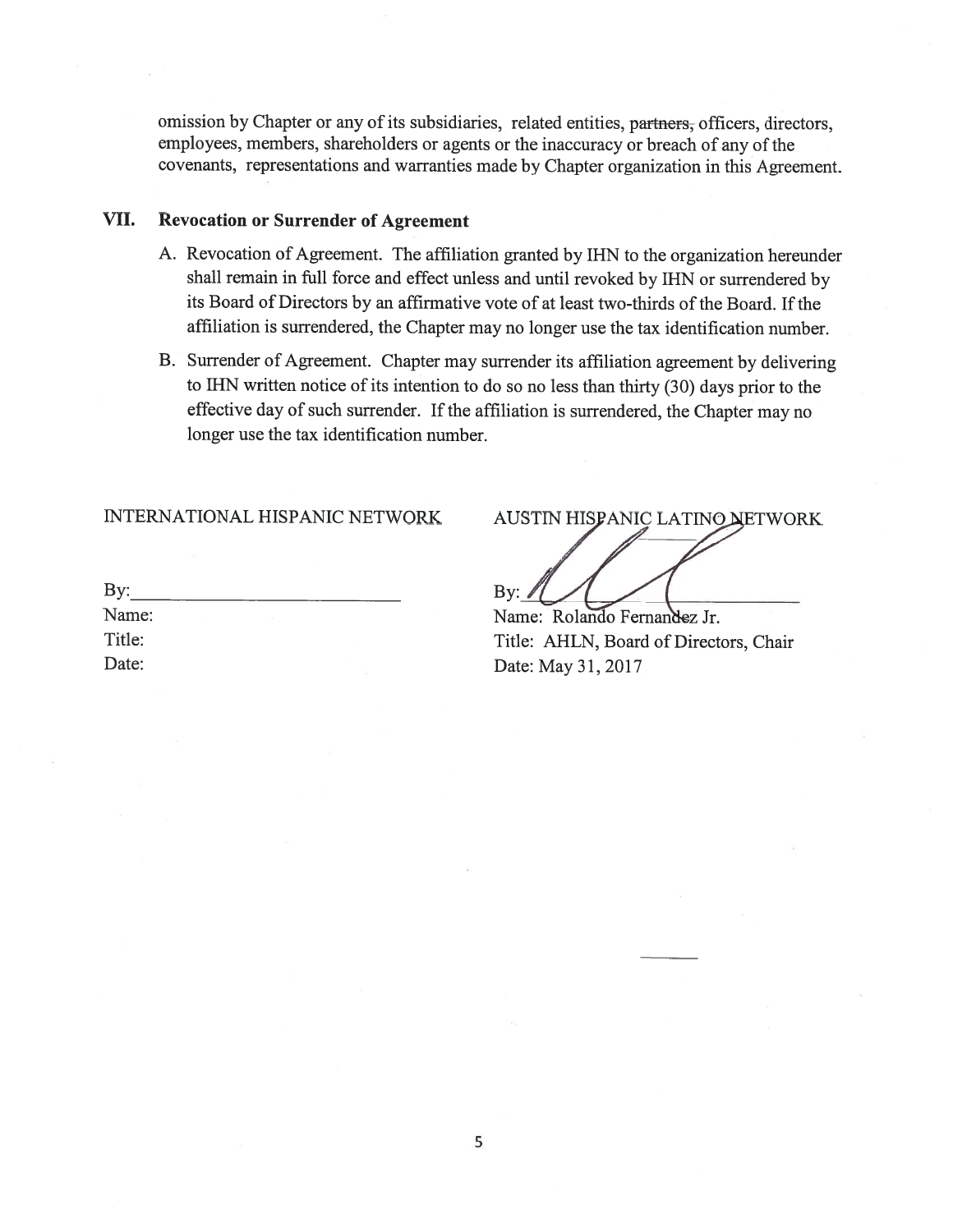## **CHAPTER AGREEMENT** International Hispanic Network and Phoenix Hispanic Network

This Chapter Agreement is made by and between the International Hispanic Network (IHN), a national nonprofit incorporation and Phoenix Hispanic Network (PHN) and is made this day of June 2017,

The purpose of this Agreement is to acknowledge by both the above parties the agreement to the following terms:

#### I. **Recognition of Chapter**

- A. Chapter. IHN hereby recognizes Phoenix Hispanic Network as a Chapter organization and in accordance therewith, authorizes it to use the name "International Hispanic Network," acronym "HN" and logo of IHN in or in connection with **Chapter's name, acronym and logo, with the authority to use such marks in connection** with Chapter's activities authorized under this Agreement, subject to the terms and conditions of this Agreement and any written guidelines attached herein, or subsequently provided to the Chapter by IHN. Chapters shall use language stating they are "A Chapter of IHN" as part of their logo. IHN shall provide the artwork to the chapter.
- A. Term and Termination. The Term of this Agreement shall commence on the effective date set forth above and shall continue until revoked by either party, pursuant to the terms of this Agreement. Either party may request revisions to this agreement to enhance mutual partnership benefits.
- B. Territory. Chapter shall represent IHN as IHN's Chapter in **Phoenix, Arizona** (the "Territory") pursuant to and in accordance with IHN's mission and purposes as set forth in IHN's Articles of Incorporation and Bylaws or as otherwise established by IHN's Board of Directors. The Chapter acknowledges that this designation is non-exclusive in the Territory and that IHN may, in its sole discretion, designate other Chapters in the Territory or may sponsor or conduct programs, accept members, and perform other activities within the Territory.
- C. Authorized Activities. IHN encourages the Chapter to conduct the following activities within the Territory: membership recruitment, professional development, education and training activities, networking activities, career enhancement and awareness activities and such other activities as may be consistent with the mission and purposes of IHN and in which IHN may from time to time authorize the Chapter to engage.

#### II. Membership

Members of the Chapter organization shall be considered to be members of IHN. The terms and conditions of membership in IHN shall be determined by IHN. The terms and conditions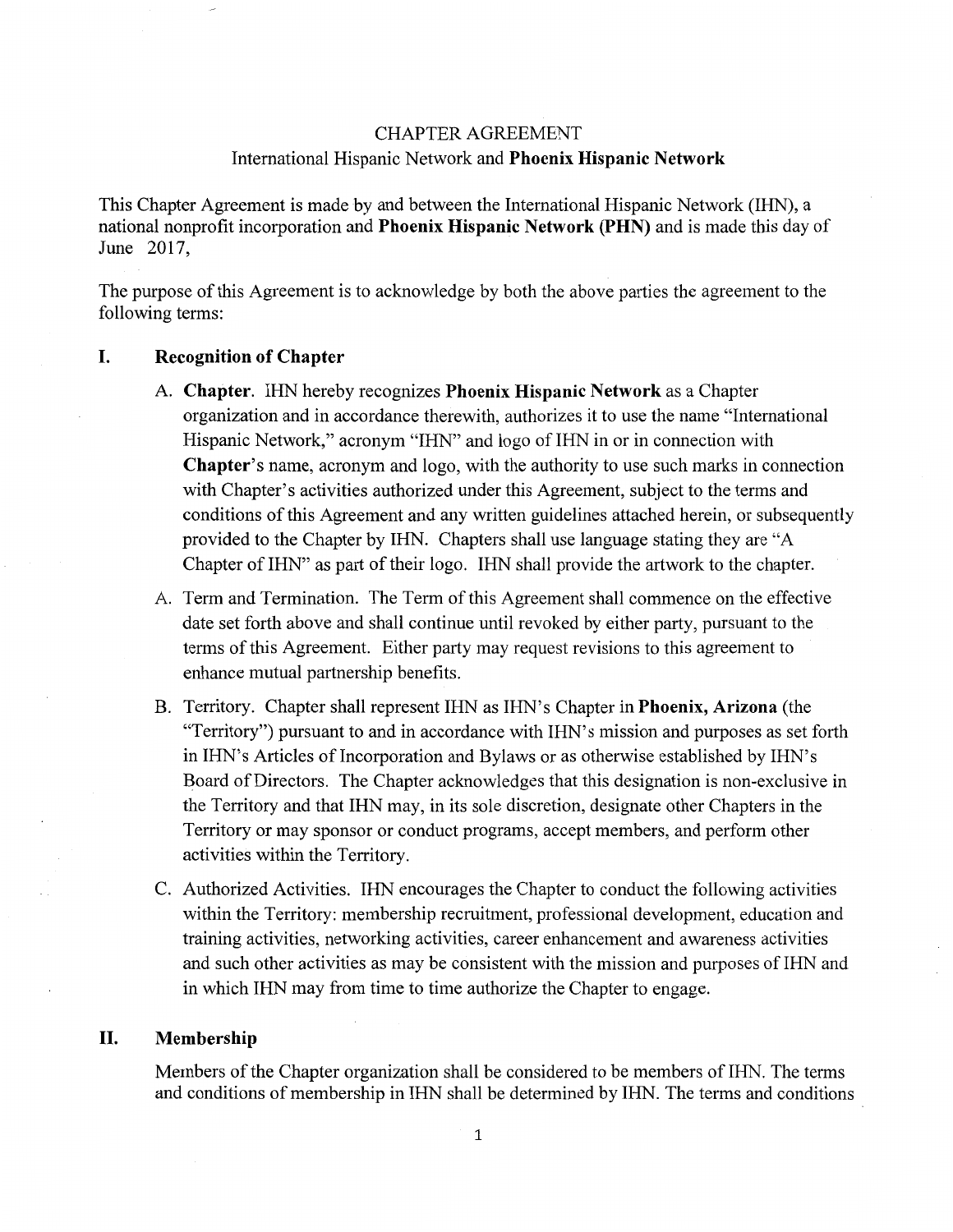of membership in the Chapter shall be determined by the Chapter. The Chapter shall provide Chapter members' names, positions, and contact information to IHN. The dues for IHN membership for all chapter members shall be included in Chapter dues to IHN.

#### Ш. **Obligations of IHN**

A. IHN's obligations under this Agreement shall include:

- a. Maintain a national office of IHN and promote the organizations' mission, goals and objectives to enhance the reputation and goodwill of IHN.
- b. Maintain tax-exempt status.
- c. Maintain IHN Bylaws.
- d. Maintain a comprehensive membership database, provide for maintenance and advancement of a membership program for individuals, students, institutions and private sector organizations in accordance with a dues structure approved by the Board of Directors.
- e. Invoice and collect dues from IHN members, local governments and chapters for dues renewal. Conduct professional development programs that will benefit members.
- f. Maintain a national committee structure.
- g. Conduct national education and training conferences, regional seminars and networking activities in locations throughout the United States for the benefit of IHN members. Conduct national biannual conferences (contingent upon local representatives' ability to organize conference activities) with logistical and technical assistance to conference planners/organizers, including fundraising support.
- h. Conduct on-line training opportunities throughout the year.
- i. Provide marketing and educational publications, brochures and other promotional materials that may be made available to Chapters for their use.
- Maintain an IHN website to serve members and enhance promotion of IHN and j. the recruitment of members. All Chapters shall be listed on the website with a link to local/regional website, if available. IHN shall coordinate access to local/regional activities on the IHN website.
- k. Assign an IHN board member to be a liaison with each Chapter.
- 1. Work with Chapters to identify and provide information on national issues impacting local governments.
- m. Serve as primary link with ICMA through the ICMA/IHN Chapter agreement.
- n. Optional obligations (\*requires semi-annual financial reporting to IHN and may require additional fees commensurate with services provided):
	- i. \*Allow Chapters use of the IHN tax-exempt status to fundraise.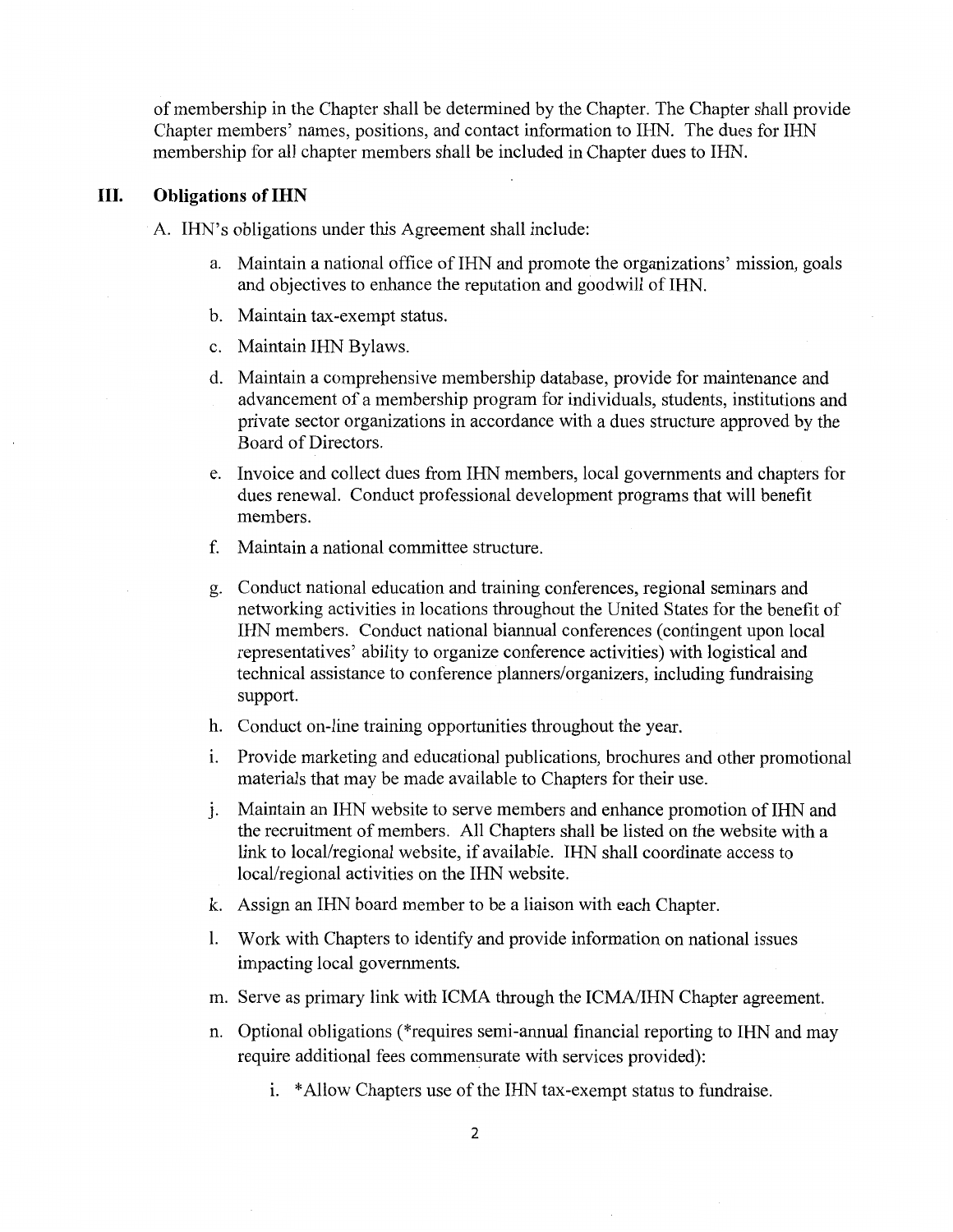- ii. \*Provide banking and fiscal accounting services for Chapters.
- iii. Recruit members for Chapters.
- iv. Provide technical assistance and resources to Chapters for activities such as facilitation and strategic planning.

## **IV.** Obligations of Chapter

- A. The Chapter certifies it was established as an IHN Chapter on and has submitted bylaws approved by its governing body. The Chapter will provide bylaws updates to the IHN national organization. The Chapter shall have as its purposes those set forth in their bylaws, shall conduct its activities at all times in accordance with such bylaws and all other Chapter-related policies, procedures or other written guidance.
- B. The Chapter certifies that it is and shall remain in full compliance with all applicable laws, regulations and other legal standards that may affect its performance under this agreement. The Chapter shall make all required filings, such as annual corporate reports and tax filings that may affect its corporate or tax status. [Note: language for this section is flexible because all chapters may not be fully incorporated.]
- C. The Chapter shall maintain reasonable records related to all of its programs, activities and operations. The Chapter shall submit regular written reports, no less than once a year, to IHN summarizing its programs, activities and operations; and a list of officers and directors.
- D. Develop and promote Chapter mission, goals and objectives; promote IHN mission, goals and objectives.
- E. Develop and maintain Chapter board and committee structure.
- F. Board Participation. Develop members to increase their eligibility to serve on the IHN and ICMA boards of directors.
- **G**. Annual Reporting. Chapter is requested to submit an annual report outlining its officers and directors, program activities, and a statement of financial standing for the 12 month period ending December 31 not later than March 1 of the following year.
- H. Programs and Activities. Chapter shall endeavor to sponsor and conduct programs and activities that further the purposes and objectives of IHN and shall use its best efforts to ensure that such programs and activities are of the highest quality with respect to content, materials, and logistical preparation. Examples include chapter programs and networking activities.
- I. Chapter Affiliation Dues: The Chapter shall pay annual affiliation dues, established to provide for local support of the activities of the national office, particularly those that support chapter activities including administration and program activities. The annual dues assessment shall be established by the IHN board of directors and be effective January 1 of each year. The Chapter shall provide the list of all Chapter members and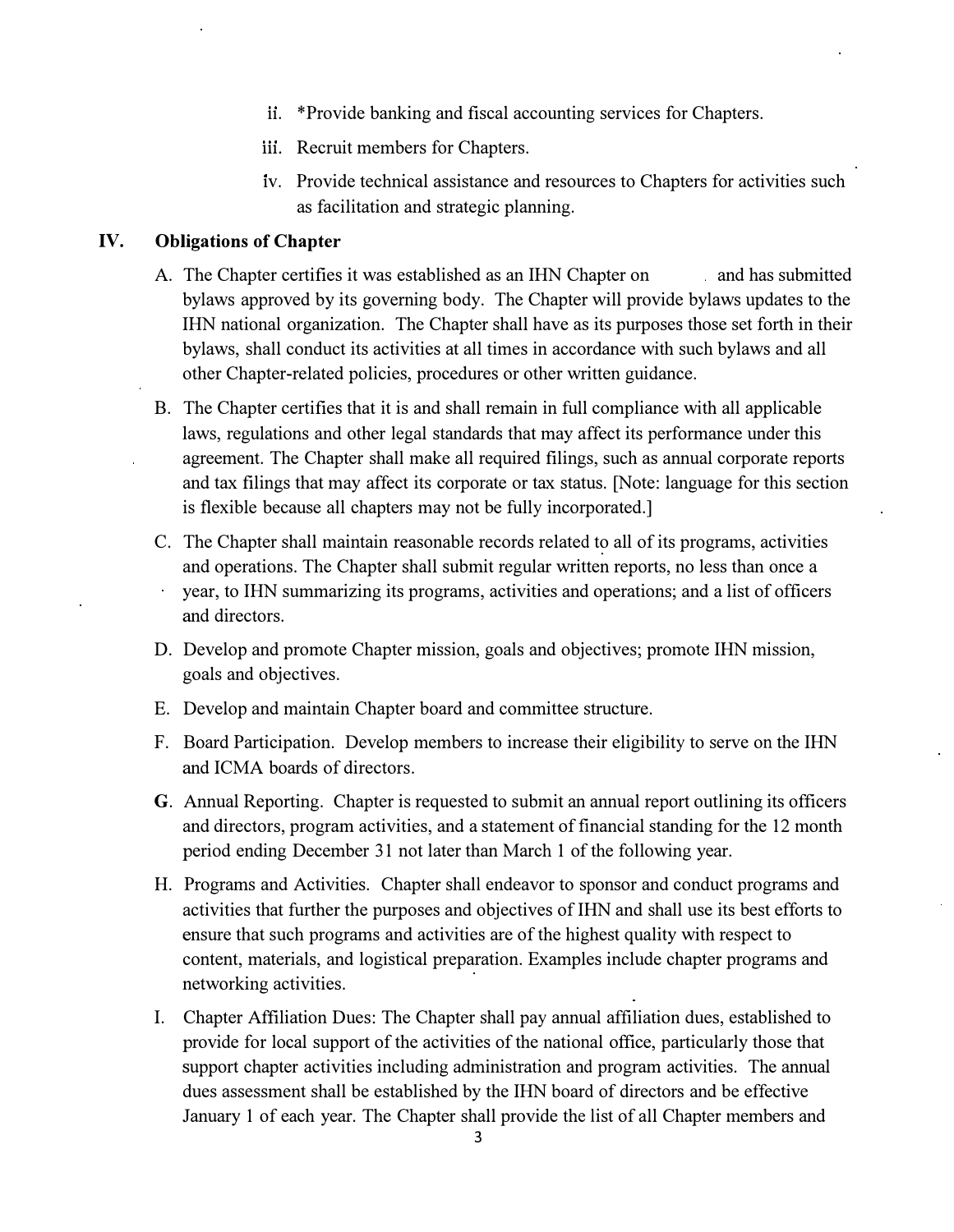contact information for each when submitting dues payment. The normal payment schedule calls for Chapters to be invoiced in November of each year with payment due no later than March 31.

- J. Optional obligations:
	- a. Assist with logistics and planning for biannual conference.
	- b. Recruit members to become members of IHN national organization.
	- c. Provide speakers for ICMA and IHN conference sessions and regional meetings.

#### $\mathbf{V}$ . **Obligation of both IHN and Chapter**

- B. Promote Hispanic cultural heritage.
- C. Promote IHN national organizational and Chapter identity.
- D. Promote IHN awards, including Civic Engagement and Emerging Leader awards.
- E. Conduct semi-annual chapter meetings, one of which will be at the annual ICMA conference.
- F. Develop annual activities report to the IHN national organization. This information will be shared with other chapters to assist with program development in other regions.
- G. IHN encourages Chapter to submit articles about their activities for publication in IHN publications and on the IHN website. These articles may be submitted to ICMA for publication.
- H. Development of a mutual annual work plan that addresses:
	- a. Membership development
	- b. Professional development opportunities (including ICMA/IHN webinars)
	- c. Conferences and/or seminars
- I. Both IHN and Chapter shall receive the following benefits with respect to each other's conferences, if held:
	- a. 2 complimentary registrations
	- b. Free exhibit space
	- c. Conference program advertisement
	- d. Recognition of mutual Chapter organizations during opening and closing ceremonies
	- e. Recognition, links and promotion of mutual Chapter organizations on the IHN and Chapter Web sites, including placement of logos
	- f. If possible, the privilege of IHN presenting at least one educational session at Chapter's conference or events.

#### VI. Indemnification

Chapter shall indemnify, save and hold harmless IHN, its subsidiaries, Chapters, related entities, partners, agents, officers, directors, employees, members, attorneys, heirs, contractors, successors and assigns and each of them from and against any and all claims, actions, suits, demands, losses, damages judgments, settlements, costs and expenses (INCLUDING REASONABLE ATTORNEYS' FEES AND EXPENSES), and liabilities of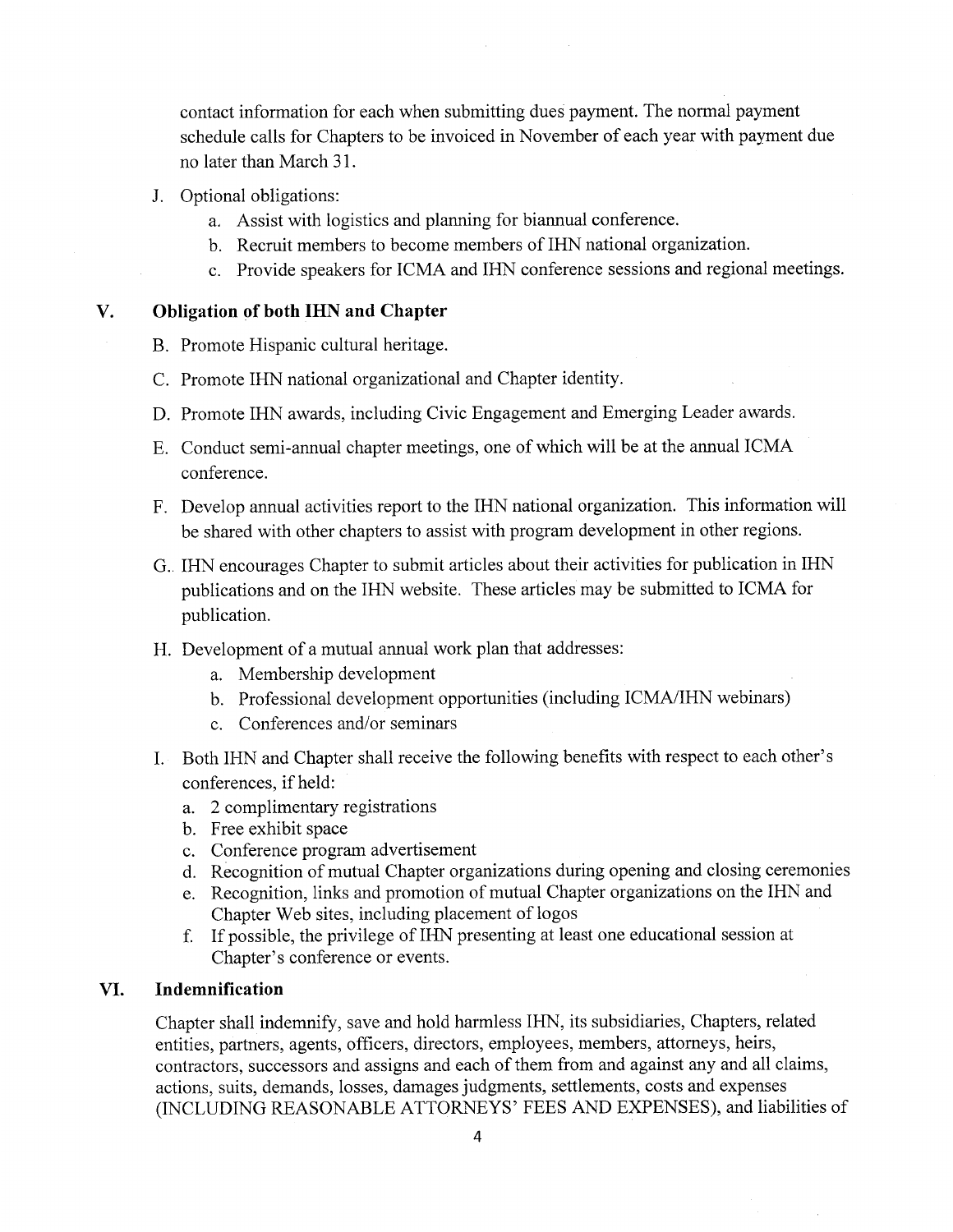omission by Chapter or any of its subsidiaries, related entities, partners, officers, directors, employees, members, shareholders or agents or the inaccuracy or breach of any of the covenants, representations and warranties made by Chapter organization in this Agreement.

#### VII. **Revocation or Surrender of Agreement**

- A. Revocation of Agreement. The affiliation granted by IHN to the organization hereunder shall remain in full force and effect unless and until revoked by IHN or surrendered by its Board of Directors by an affirmative vote of at least two-thirds of the Board. If the affiliation is surrendered, the Chapter may no longer use the tax identification number.
- B. Surrender of Agreement. Chapter may surrender its affiliation agreement by delivering to IHN written notice of its intention to do so no less than thirty (30) days prior to the effective day of such surrender. If the affiliation is surrendered, the Chapter may no longer use the tax identification number.

INTERNATIONAL HISPANIC NETWORK

Phoenix Hispanic Network

 $Bv:$ 

Namé: Albert Samana Title: Director of High Capacity Transit Date: May 25, 2017

| By:    |  |  |
|--------|--|--|
| Name:  |  |  |
| Title: |  |  |
| Date:  |  |  |
|        |  |  |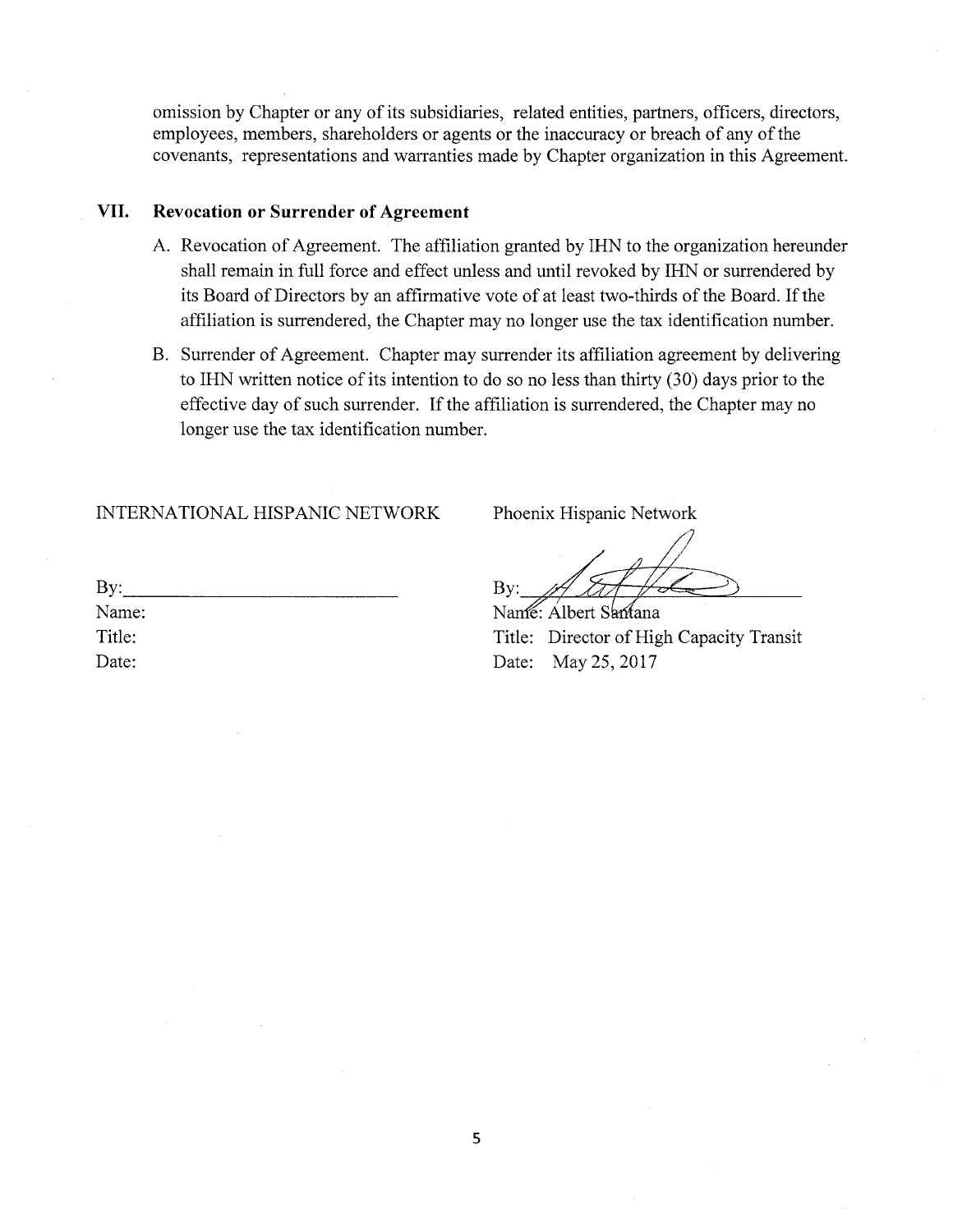

## **IHN/ICMA Mid-Year Review**

| <b>Agreement</b>                                         | <b>Status</b>                                  |
|----------------------------------------------------------|------------------------------------------------|
| Set goals for expanding membership in both               |                                                |
| organizations                                            |                                                |
| Identify additional sources of financial support for IHN | ICMA provided scholarship for IHN Emerging     |
|                                                          | <b>Leaders Award</b>                           |
| ICMA executive board liaison on IHN board                | Carlos Baia appointed                          |
| Meet annually to discuss common goals                    | Meeting scheduled at ICMA conference           |
| Share membership database information                    | Periodic                                       |
| Provide link to the other organization's website         | Add ICMA to IHN website; IHN on ICMA website   |
|                                                          | under affiliates tab                           |
| Publish one article annually in PM Magazine              | Border cities article published in March PM    |
| Articles in three ICMA Newsletters                       |                                                |
| IHN publish three ICMA articles in newsletter            | Newsletter on hold                             |
| IHN promote ICMA conference                              |                                                |
| Joint sponsorship of one professional development        |                                                |
| webinar during term of agreement                         |                                                |
| Ensure IHN representative on conference planning         | Annual appointment                             |
| committee                                                |                                                |
| Provide information on ICMA conference scholarship       |                                                |
| opportunities                                            |                                                |
| ICMA publicize IHN events at ICMA                        | Included in program as "special event"         |
| Four complimentary registrations at national             | Need to confirm who will use at 2017           |
| conference                                               | conference                                     |
| ICMA facilitate IHN dinner registration                  | Registration starts June 2; need to provide    |
|                                                          | information to ICMA                            |
| Provide IHN information in conference bags               | IHN has opted not to provide - brochures       |
|                                                          | available at booth                             |
| IHN membership information provided to all new ICMA      | 2016 Annual report provided to ICMA            |
| members                                                  |                                                |
| Explore joint membership opportunities for students      | IHN offers free membership to students in ICMA |
|                                                          | university chapters                            |
| IHN to identify 5 new members for ICMA                   |                                                |
| IHN to be represented on task forces                     |                                                |
| Appoint IHN member to serve on each ICMA regional        | IHN had representatives on all regional        |
| nominating committee                                     | committees (excluding international)           |
| ICMA to strive for IHN member on ICMA Executive          | Carlos Baia and Bert Lumbreras currently on    |
| Board                                                    | board; Maria Hurtado nominated for next term   |
| Four complimentary registrations at respective           | Need to designate for 2017 ICMA conference     |
| conferences                                              |                                                |
| Free exhibit space at conference                         | Annual                                         |
| Conference program advertisement                         | Need to provide to ICMA                        |
| ICMA conference sessions                                 | Three sessions at 2017 ICMA conference         |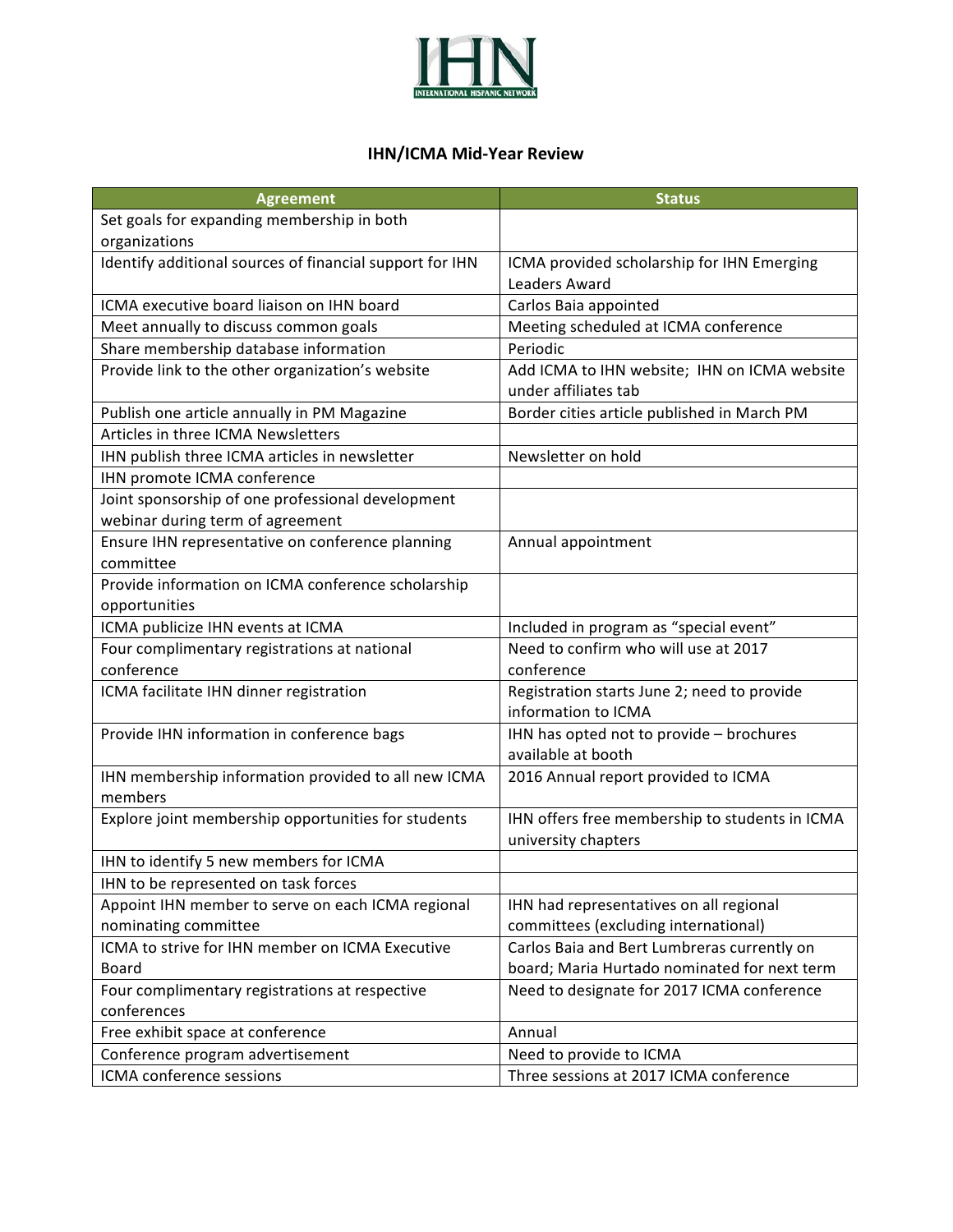

## **IHN/NFBPA Mid-Year!Review**

| <b>Agreement</b>                                        | <b>Status</b>                                |
|---------------------------------------------------------|----------------------------------------------|
| Schedule on annual meeting to exchange strategic        |                                              |
| plans, goals, etc.                                      |                                              |
| Appoint non-voting liaison to each organizations        |                                              |
| executive board                                         |                                              |
| Share member database                                   |                                              |
| Provide link on each organization's website             |                                              |
| Research issues of mutual interest and/or provide       | Establishing a working committee to identify |
| professional services                                   | issues of mutual concern                     |
| IHN to promote NFPA's Executive Leadership Institute    |                                              |
| to IHN members                                          |                                              |
| IHN to promote NFBPA's Mentor Program to IHN            |                                              |
| members                                                 |                                              |
| NFBPA to promote IHN's Padrinos/Madrinas Coaching       |                                              |
| Program                                                 |                                              |
| Address the development and funding of potential        | Working together on four webinars (funded by |
| professional development opportunities                  | ICMA-RC)                                     |
| Work together to increase the number of minority        | Both organizations offer free membership to  |
| students in undergraduate and graduate programs         | members of ICMA student chapters             |
| Work with ICMA to ensure inclusion of minorities within |                                              |
| the ICMA organization                                   |                                              |
| At least one member of IHN or NFBPA serve as            | IHN had representatives on all regional      |
| appointed member on the ICMA regional nominating        | committees (excluding international)         |
| committees                                              |                                              |
| Encourage members to apply for ICMA and state           |                                              |
| association awards                                      |                                              |
| Work with ICMA to assure strong minority participation  | Co-sponsoring session at ICMA conference     |
| in the ICMA national conference, and develop            |                                              |
| conference sessions relevant to minority communities    |                                              |
| and minority managers                                   |                                              |
| Sponsor and conduct conferences, workshops, seminars    |                                              |
| and research of mutual interest                         |                                              |
| Identify opportunities for joint sponsorship of         | Co-sponsoring Bay Area event in September    |
| conferences, workshops, networking events, etc.         | (with WLG, CalNAPA)                          |
| Provide two registrations at regional seminars and      | Magda Gonzalez and Danny Alfonso attended    |
| workshops; provide four registrations at national       | NFBP conference and organized a conference   |
| conferences                                             | session                                      |
| Provide exhibit space at each others events             |                                              |
| Joint membership recruitment                            |                                              |
| Joint fund development                                  |                                              |